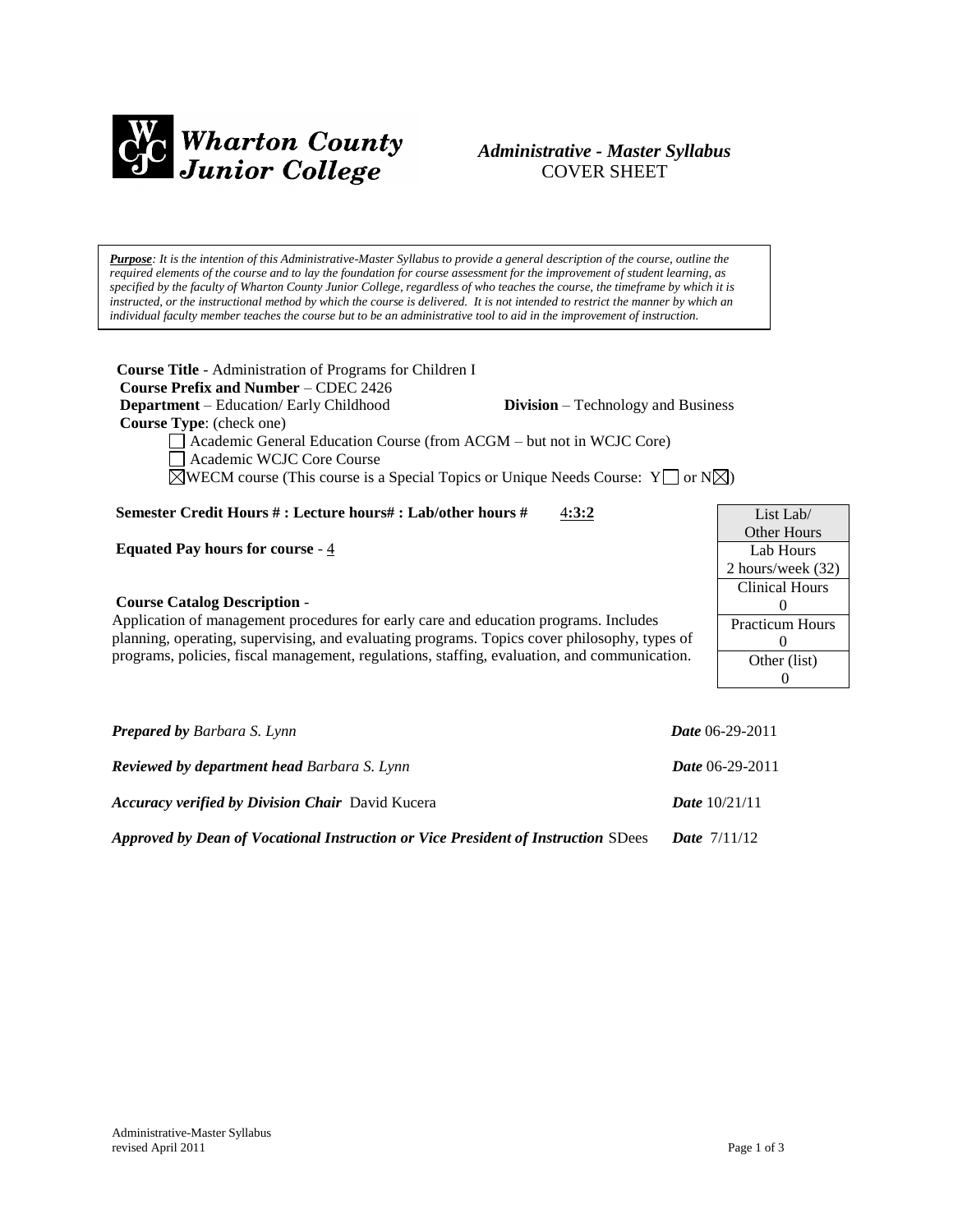

**I. Topical Outline** – Each offering of this course must include the following topics (be sure to include information regarding lab, practicum, clinical or other non-lecture instruction):

- Analyze the planning functions of an administrator ( as it relates to the building, the overall climate of the program, the curriculum, staff assignments, budgets, safety, compliance with licensing standards, etc.)
- Evaluate the operational functions of an administrator (including safety and fiscal policies)
- Interpret the supervisory functions of an administrator (including the management of staff and the involvement of families in the program)
- Summarize the evaluation of functions in an early care and education program
- Analyze methods of effective communication (with staff, families, and children)
- Utilize skills in speaking, writing, computation, and computer applications (as applied to communication with staff, families, colleagues, and children)
- Identify regulations governing the administration of programs for children
- Identify and examine varying philosophies governing programs for children

Students will participate in 16 weeks of 2-hour labs at a licensed facility, completing assignments related to the course content of managing a quality child care program.

National Association for the Education of Young Children Standards measured in this course:

- 1. Building family and community relationships
- 2. Observing, documenting, and assessing to support young children and families
- 3. Identifying with and acting as an early childhood professional
- 4. Promoting child development and learning

# **II. Course Learning Outcomes**

| <b>Course Learning Outcome</b>                                                                                                                                                                                                                                                            | <b>Method of Assessment</b>                                                                                                                                                                                                                                                         |
|-------------------------------------------------------------------------------------------------------------------------------------------------------------------------------------------------------------------------------------------------------------------------------------------|-------------------------------------------------------------------------------------------------------------------------------------------------------------------------------------------------------------------------------------------------------------------------------------|
| 1. Students will utilize skills in speaking, writing,<br>computation, and computer utilization as applied<br>to the administration of programs for children<br>ages birth to age 12 years, communicating<br>thoughts, ideas, information, and messages in<br>writing in a weekly journal. | 1. Students will be assessed a class participation<br>grade measuring their participation in group<br>discussions, and in-class assignments, and in-class<br>journal entries factored into the attendance/<br>participation grade (20% of grade, grade of 70<br>indicates mastery). |
| 2. Students will observe, define, and refine<br>management skills and techniques required of a<br>director of a program for children.                                                                                                                                                     | 2. 3. 4.5. Students will submit a portfolio of lab<br>experiences and assignments (which include a<br>statement of philosophy) that is graded according<br>to a rubric (30% of grade; grade of 70 indicates<br>mastery).                                                            |